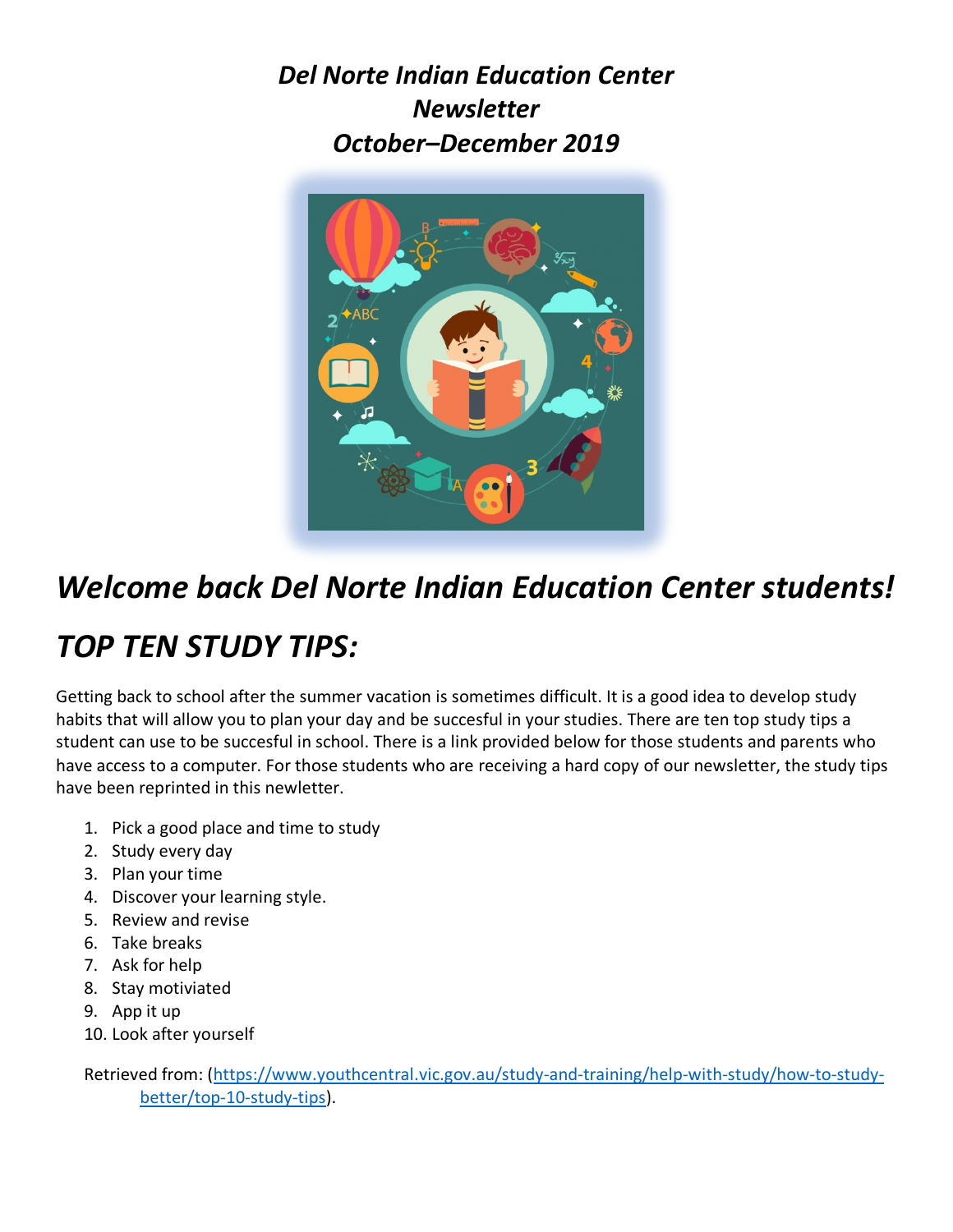#### *Staff Directory for Del Norte Indian Education Center 888 4 Street Crescent City, CA 95531 Angela Davis, DNIEC Program Coordinator Phone: 707-460-6592 Fax: 707-460-6595*

| <b>Lillian Strong, Operations Director</b> | Phone: 707-445-8451 Fax: 707-445-8479 |
|--------------------------------------------|---------------------------------------|
| <b>Penny Roberts, Program Assistant II</b> | Phone: 707-460-6592 Fax: 707-460-6595 |
| Angela Davis, Diviec Program Coordinator   | Phone: 707-460-6592 Fax: 707-460-6595 |

### *2019–2020 Program Activities:*

This year NCIDC Education Center will be providing tutorial services at the following school sites: Joe Hamilton Elementary school on Tuesdays and Thursdays from 8:00 a.m. to 12:00 p.m. The education center is open from 1:00 p.m. to 5:00 p.m. on Wednesday and 2:00 p.m. to 5:00 p.m. on Monday, Tuesday and Thursday.

The education center continues to offer language arts activities, reading services, computer labs and iPads and other technologies to support STEM homework in mathematics and science-based projects. Students will have the opportunity to create youth videos from three different grade levels: 3-4, 5-6 and 7-8 grade.

High school students will have an opportunity later in the year to participate in career and job training planning. Workshops will allow high school students to learn how to write a resume and cover letter, participate in mock interviews, write a short paper on future career interest and have the opportunity to explore health careers in rural areas. Computer labs will be available for students as well as referrals and follow-up with assistance if requested.

A men and youth male cultural exchange group will meet one day for three hours per week for twelve weeks. A women's and females' youth cultural exchange group will meet one day per week for three hours for twelve weeks.

#### *TUPE*

### *(Tobacco Use Prevention Education)*

Center staff will continue to provide Tobacco Use Prevention Education at the center. There will be educational information on smoking and vaping dangers, second and third hand smoke and prevention and the influence of advertising by tobacco companies. Diversion, intervention and/or cessation services will continue this year to American Indian students or through referral. The center will continue to provide quit kits and tabling of pamphlets on quitting tobacco and vaping. Sacred tobacco will continue to be an important educational topic for American Indian students.